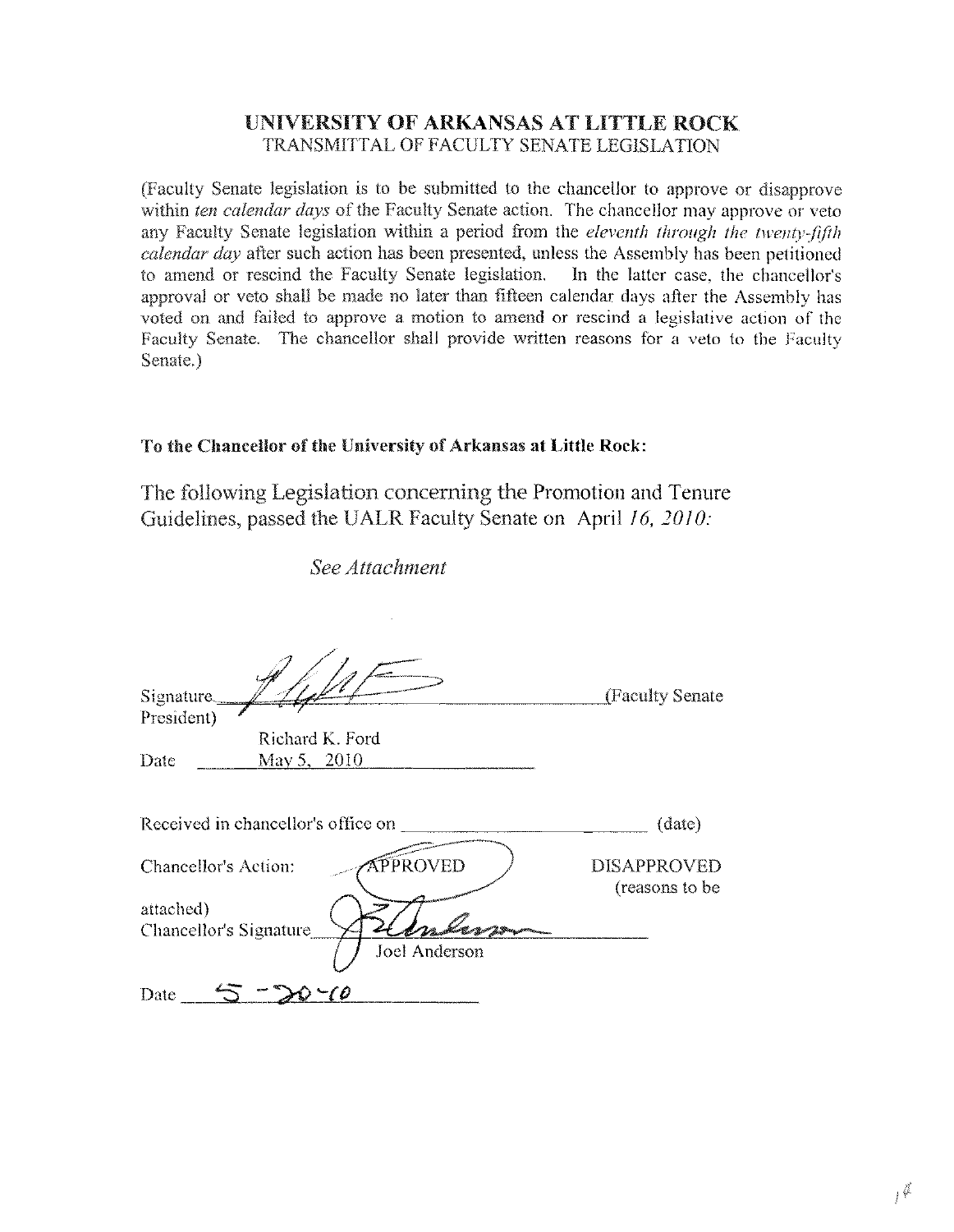| $\overline{\phantom{a}}$    | 4-7-2010, approved by Faculty Senate, 04/16/2010 |
|-----------------------------|--------------------------------------------------|
| $\sqrt{2}$                  |                                                  |
| $\ensuremath{\mathfrak{I}}$ |                                                  |
| $\boldsymbol{4}$            |                                                  |
| $\bar{5}$                   |                                                  |
| $\boldsymbol{6}$            |                                                  |
| $\overline{\mathcal{I}}$    |                                                  |
| 8                           |                                                  |
| $\boldsymbol{9}$            |                                                  |
| 10                          |                                                  |
| $\mathbf{H}$                |                                                  |
| 12                          | <b>Promotion and Tenure Guidelines</b>           |
| 13                          |                                                  |
| 14                          |                                                  |
| 15                          |                                                  |
| 16                          |                                                  |
| 17                          |                                                  |
| 18                          |                                                  |
| 19                          |                                                  |
| 20                          |                                                  |
| 21                          |                                                  |
| 22                          |                                                  |
| 23                          |                                                  |
| 24                          |                                                  |
| 25                          |                                                  |
| 26                          |                                                  |
| 27                          |                                                  |
| 28                          |                                                  |
| 29                          |                                                  |
| 30                          |                                                  |
| $31\,$                      |                                                  |
| 32                          | <b>University of Arkansas at Little Rock</b>     |
| $33\,$                      |                                                  |
| 34                          |                                                  |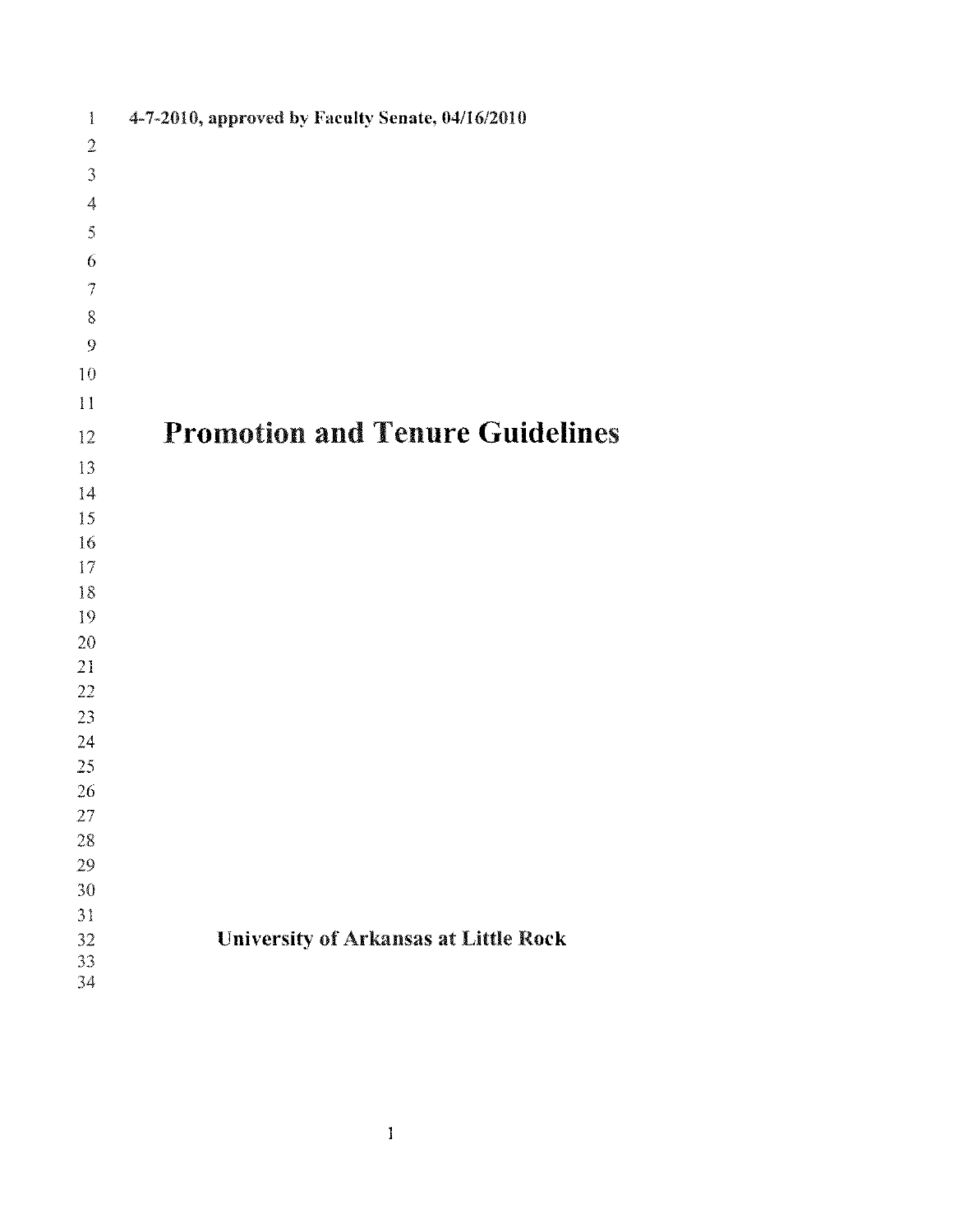#### 35 1. Faculty Roles

### 36

37 For the university to achieve its mission, faculty must remain

38 committed to teaching, scholarship, and service, Faculty members arc

39 expected to make contributions in eaeh area, althongh some variation

40 in emphasis is appropriate, The nniversity recognizes that the

41 contributions of individual faculty members to the mission of the

42 university shift according to the faculty member's talents, the needs of

43 departments and colleges, and the character of diverse academic

44 disciplines, Faculty members, thus, need to determine

45 responsibilities—teaching loads, scholarship agenda, and service

46 commitments—in consultation with the chair of their department.<sup>1</sup> It is

47 the responsibility of chairs to mediate the needs of their departments

48 with the university mission and trends in the department's discipline.

49

50 In addition to contributions in teaching, scholarship, and service, the

51 university expects that faculty will adhere to the ethical standards of

52 the university and their respective disciplines as well as manifest

53 standards of civility, professionalism, and collegiality,

54

### 55

#### 56 LA, Teaching

57

58 59 60 61 62 63 64 65 66 67 The nature of effective teaching may vary across disciplines, but ertain qualities are universal: respect for students, faith in student abilities, a focus on student learning, and a commitment to student success, Equally important, faculty should view themselves as role models who convey the values of their disciplines and initiate students into their professions. In the pursuit of excellence in teaching, faculty membcrs should remain current in their disciplines and in pedagogical stratcgies, They should consider teaching a continual process of improvement and growth.

68 The documentation of excellence in teaching takes many forms. One

69 approach is through the preparation of a tcaching portfolio, The

70 content and format may vary by discipline and individual philosophy,

71 but information about both teaching effort and teaching quality over

72 time should be included. Standard products for the promotion and

- 73 tenurc dossier may include the following:
- 74 75

76

1. Statement of teaching philosophy and pedagogical strategies,

<sup>-------,&</sup>quot;'--- <sup>I</sup> In this document, *chair* will be used to cover chair, head, and director; *department* will be used to cover all academic units that form a college, including department, division, and school.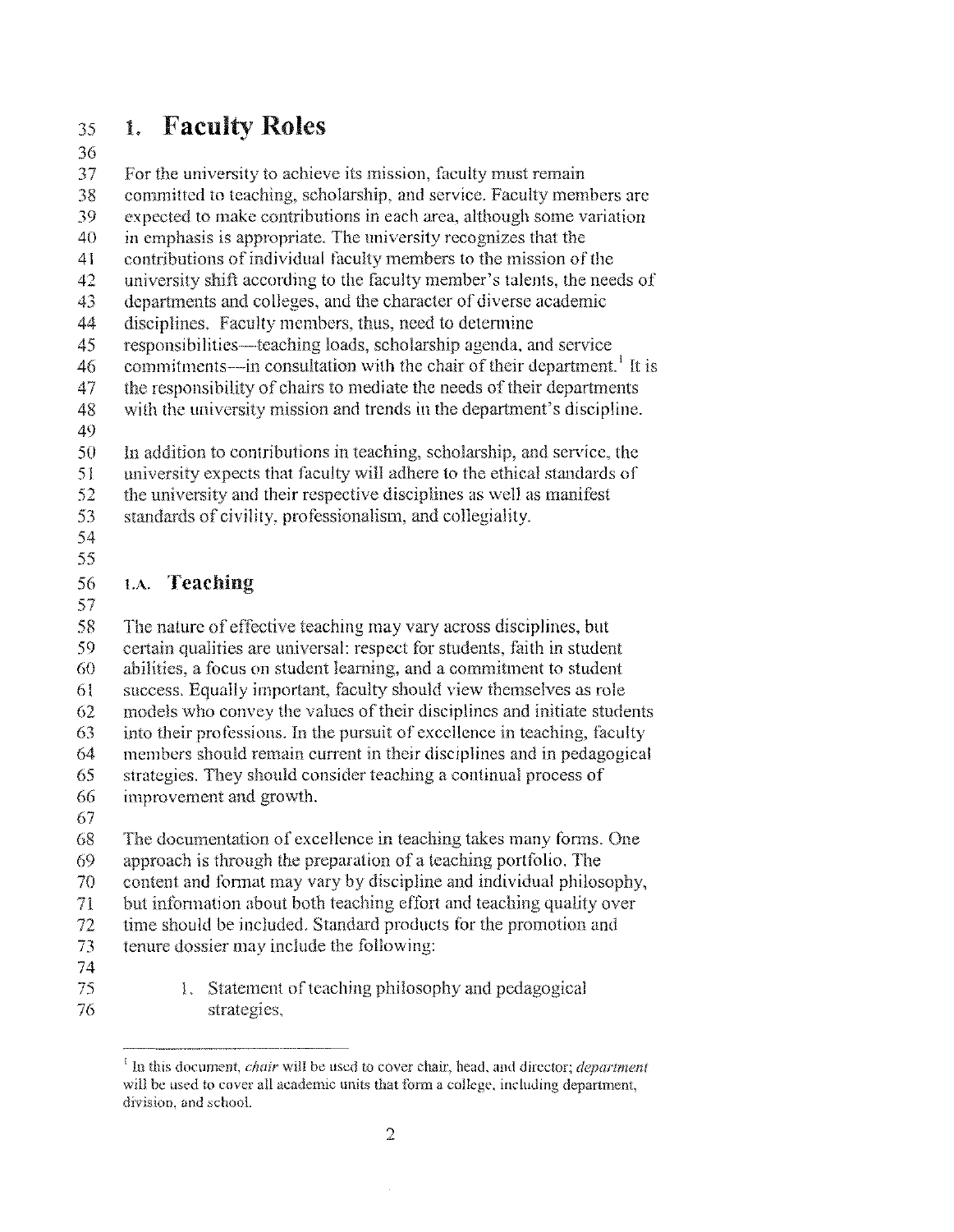| 77      | Teaching history including teaching loads, summary of<br>$\mathcal{Z}_{\mathcal{C}}$ |
|---------|--------------------------------------------------------------------------------------|
| 78      | courses taught and modes of instruction in each course,                              |
| 79      | Materials from individual courses - syllabi, exercises,<br>3.                        |
| 80      | projects, exams, websites, multimedia products, video of                             |
| 81      | lectures.                                                                            |
| 82      | Summary of advising, consultation, and supervision of<br>4.                          |
| 83      | students at all levels-pre-college, undergraduate, graduate,                         |
| 84      | and post-doctoral,                                                                   |
| 85      | Curriculum design, development, and administration,<br>5.                            |
| 86      | 6. Measuring student learning and instructional effectiveness                        |
| 87      | through course, program, and core assessment activities                              |
| 88      | and outcomes,                                                                        |
| 89      | 7. Professional development activities related to teaching,                          |
| 90      | Student course evaluations, compiled and interpreted to<br>8.                        |
| 91      | give the data contextual meaning,                                                    |
| 92      | 9. Peer evaluations,                                                                 |
| 93      | 10. Self-evaluations, and                                                            |
| 94      | 11. Awards.                                                                          |
| 95      |                                                                                      |
| 96      | Evidence of specific curriculum design and development, where                        |
| 97      | appropriate, should be included in the dossier. Faculty who are using                |
| 98      | technology, problem-based learning, service learning, multicultural                  |
| 99      | learning, study abroad, or other special approaches and tools to                     |
| 100     | enhance student learning are especially encouraged to present these                  |
| 101     | aspects of course design (even experimental use) with an explanation                 |
| 102     | of how the curriculum conforms to or extends principles of "best                     |
| 103     | practice."                                                                           |
| 104     |                                                                                      |
| 105     |                                                                                      |
| 106     | 1.B. Scholarship                                                                     |
| 107     |                                                                                      |
| 108     | Scholarship is defined as a systematic, focused attention on a question,             |
| 109     | problem, or idea, characterized by expertise, originality, analysis and              |
| 110     | significance. Scholarship results in products that are shared with                   |
| $\prod$ | appropriate audiences within the academy and the wider community.                    |
| 112     |                                                                                      |
| 113     | Scholarship is evaluated externally; scholarship and creative activities             |
| 114     | must be reviewed by methods accepted by the appropriate discipline.                  |
| 115     | Scholarship may be defined in ways that do not neatly fit into                       |
| 116     | traditional categories, but application of a clear method of review to               |
| 117     | such work is essential.                                                              |
| 118     |                                                                                      |
| 119     | Increasingly, all forms of scholarship involve collaboration. The                    |
| 120     | academic unit shall determine if such collaboration within or across                 |
| 121     | institutional and disciplinary lines is encouraged. Candidates must be               |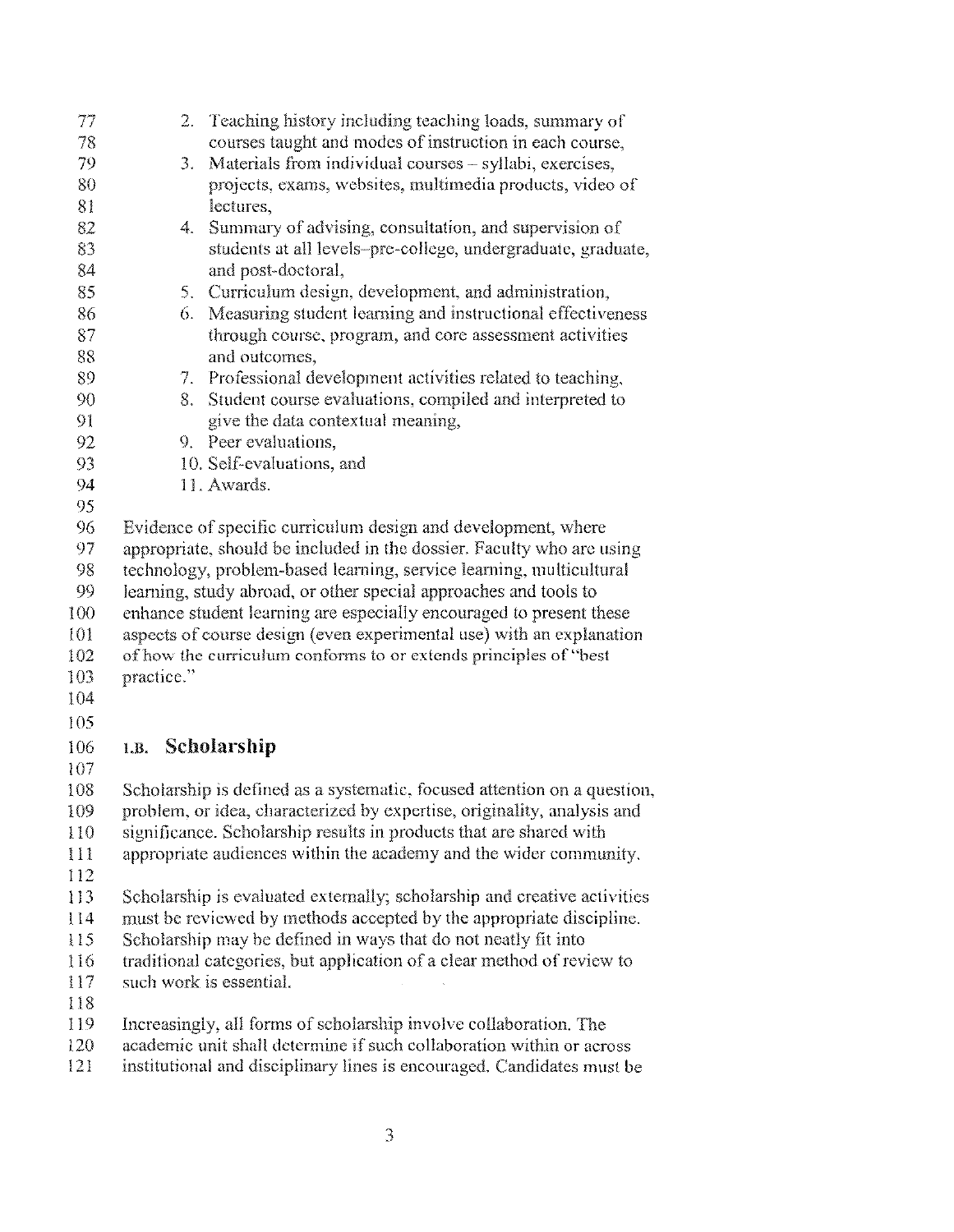- 122 careful to document the extent and form of their contributions to
- 123 collaborative work.
- 124
- 125 In this document, scholarship is a broad term that embraces a range of
- 126 contributions faculty members might make to their respective
- 127 disciplines: Scholarship of Discovery, Scholarship of Creativity,
- 128 Scholarship of Application, Scholarship of Integration, and
- 129 Scholarship of Teaching.
- 130
- ]3] *Scholarship ofDiscovery* is systematic inquiry or investigation
- 132 designed to validate and refine existing knowledge and to generate
- 133 new knowledge. At its core, this scholarship involves studies that use
- 134 quantitative or qualitative methodologies to make significant
- 135 contributions to knowledge Primary empirical rescarch, historical
- 136 research, theory development, methodological studies and
- 137 philosophical inquiry are all representative of this form. Typically, this
- 138 scholarship is documented through peer-reviewed publication of
- 139 articles or books; publication law reviews or joumals; papers
- 140 presented at statc, rcgional, national, or intemational meetings; grant
- 141 awards; or recognition by professional organizations as a scholar in a
- J42 particular area.
- 143
- 144 The *Scholarship ofCreativity* entails dcveloping or performing
- 145 original works of art, literature, music, film and theater. It may also
- 146 include the creation of new forms of electronic or digital media.<br>147 Typical examples are production or scenic design of plays; writi
- Typical examples are production or scenic design of plays; writing,
- 148 directing, or acting in plays; choreography and dance performance;
- 149 creation and exhibition of visual arts such as painting, sculpture, and
- 150 photography; musical composition and performance; direction or
- 151 production of film and video; creative writing; and creation of
- 152 websites, virtual reality programs, and multimedia communication
- 153 tools. In all cases, however, there are accepted forms of peer review to
- 154 determine the quality and significance of faculty work, from juried or
- 155 invitational art shows to publication. These conventional procedures
- 156 must be part of the evaluation of faculty achievement.
- 157
- 158 The *Scholarship of Application* is the use of professional expertise or
- 159 infonnation in thc process ofsolving socia! or community problems. It
- 160 should not be confused with service or citizenship. Service activities
- 161 typically benefit a particular group, organization, or community; thc
- 162 Scholarship of Application can potentially benefit many organizations.
- 163 The Scholarship of Application must include a mechanism whereby
- 164 the quality and influence of the contribution can be evaluated. This is
- 165 most easily demonstrated whcn an artifact is creatcd encompassing thc
- 166 work, e.g., a report, a training manual, a program evaluatiou, a video,
- 167 or a website. Some activities include pcer rcvicw; for example, the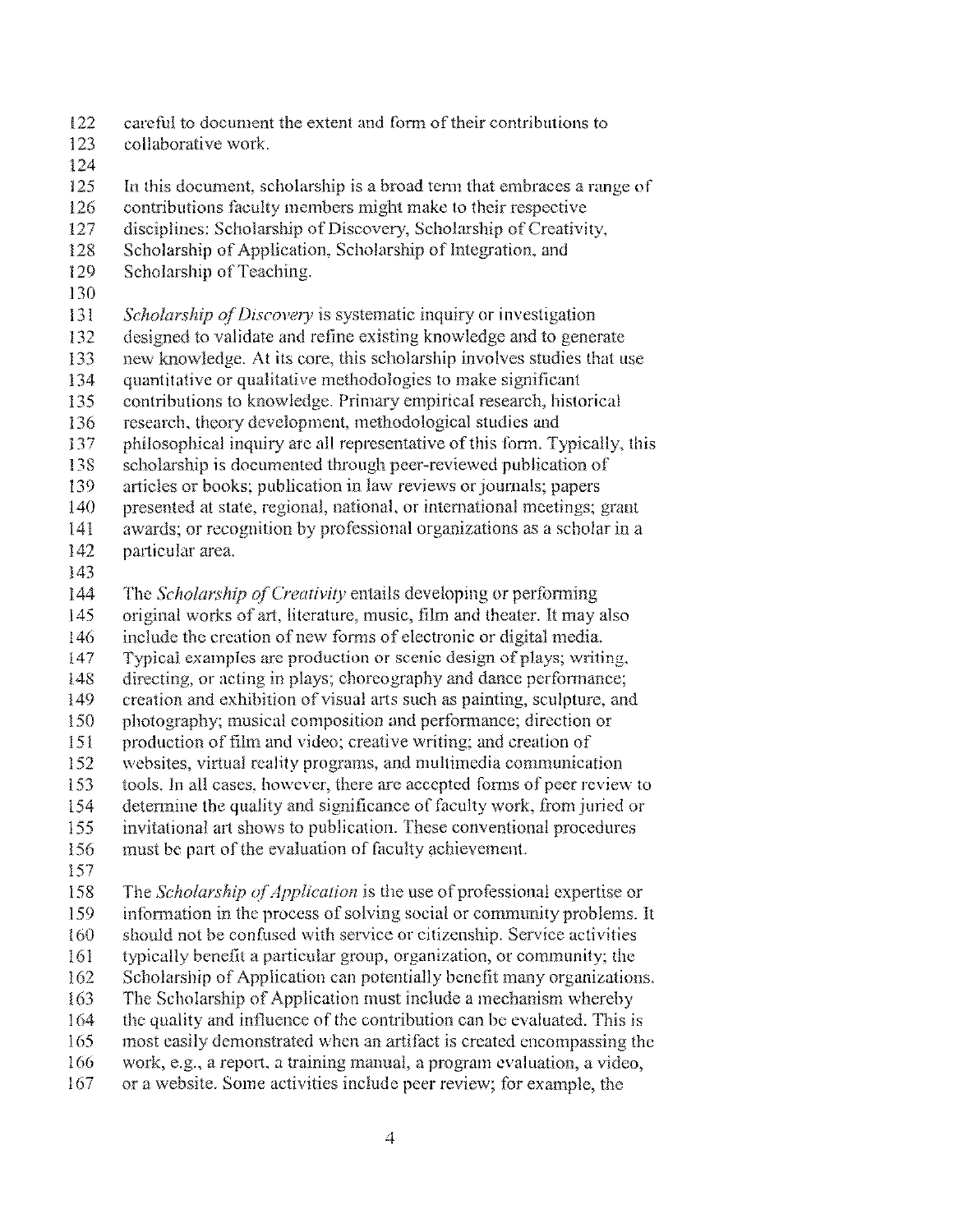- 168 report written for a task force is reviewed by members of the taskforce
- 169 as well as other agencies and institutions. In cases where this is not so,
- 170 the department should initiate an alternative review process, such as
- 171 sending the work to experts in the field to evaluate its significance,
- 172 rigor, and impact. In all cases, the product of the scholarship of
- 173 application must be subject to some form of peer review.
- l74
- 175 *Scholarship of Integration* involves synthesis across theories or across
- 176 academic fields. As academics tackle social, economic, and technical
- 177 problems, a need often exists for faculty members with broad and
- 178 multidisciplinary perspectives to sec connections across the unique
- 179 perspectives of a theory or discipline. The Scholarship of Integration<br>180 may result in a traditional academic product such as an article, book of
- may result in a traditional academic product such as an article, book or
- 181 presentation. It also may take the form of a product or patent. As in<br>182 other areas, appropriate forms of external review must be used to
- other areas, appropriate forms of external review must be used to
- 183 determine the merit of such products.
- 184
- 185 The *Scholarship of Teaching* is not the same as "best teaching"
- 186 practice." Tenure-track faculty seeking advancement based on
- 187 excellence in the Scholarship of Teaching shall engage in publication
- 188 appropriate to development and evaluation of teaching, teaching
- 189 technique, curriculum devclopment and related topics, including peer-
- 190 reviewed publications, conference presentations, workshops, and
- 191 teacher handbooks that contribute to the theoretical base of knowledge
- 192 about curriculum or effective teaching and learning. Thus, the
- 193 Scholarship ofTeaehing is more than being an excellent teaeher. It
- 194 involves systematic inquiry about teaching, dissemination of the
- 195 results, and peer review.
- 196
- 197

### 198 1.C. Service

- 199
- 200 Faculty members are expected to provide service to the university,
- 201 their profession or discipline, and the public.
- 202
- $203$  Service to the university is critical to the carrying out of the
- 204 university's mission. Examples of such service include, but are not
- 205 limited to, membership and leadership of unit committees or task
- 206 forces; advising student organizations; involvement in faculty
- 207 governance; coordination of programs, labs, and technical support; and
- 208 recruitment.
- 209
- 2I0 Service to tbe profession is also expected, especially as faculty
- 211 members develop their careers. Professional service includes aetivities
- 2I2 such as serving on eommittees for a professional organization;
- 213 planning a conference or event; contributing to the production of a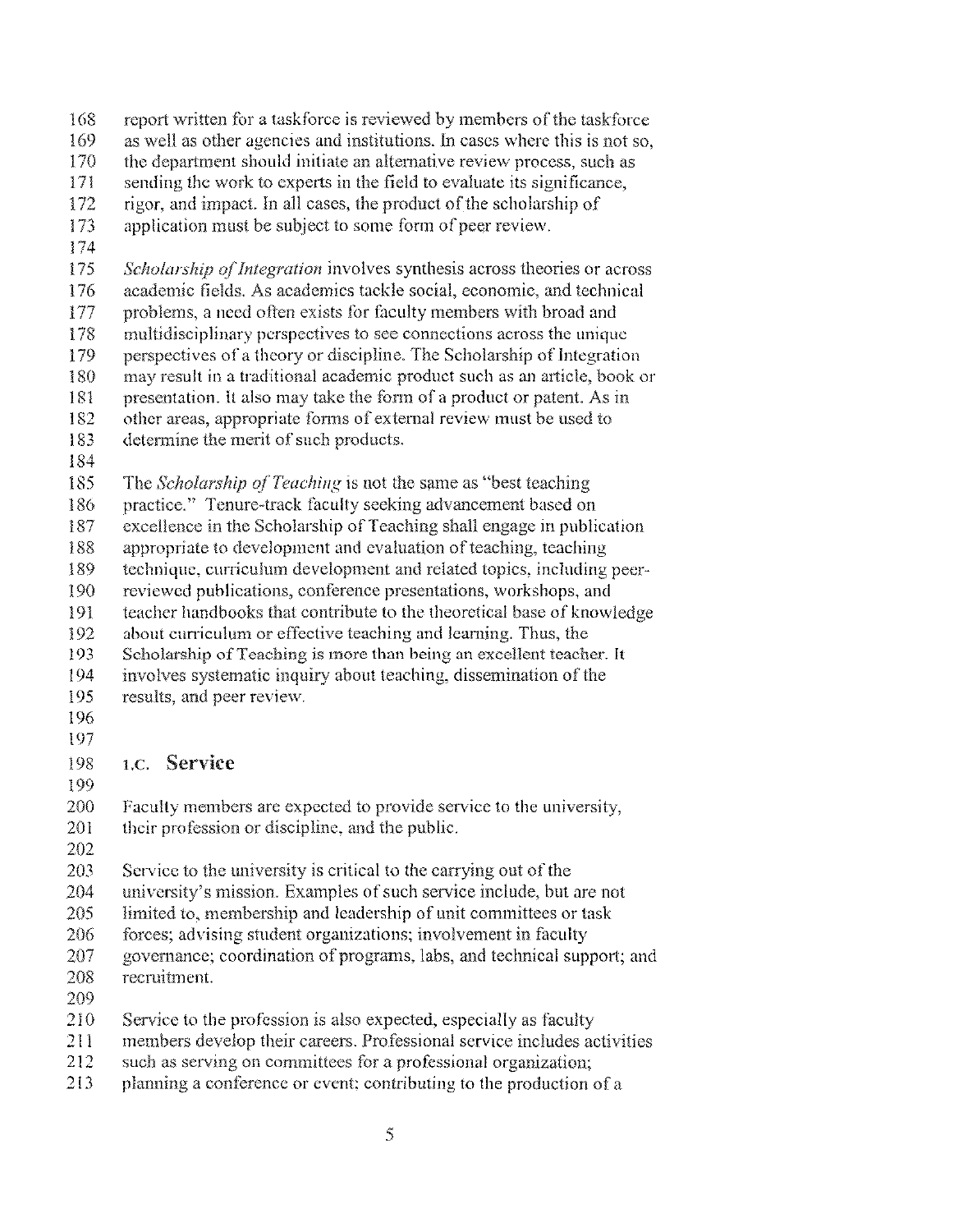- prolcssional journal; and reviewing manuseripts, grants, programs, or
- textbooks.
- 
- Particularly important to a metropolitan university is service to the
- 218 community. Such activity necessarily incorporates a wide variety of
- 219 efforts but is defined by the application of the faculty member's
- 220 professional expertise to help the community at every level—local,
- 221 state, regional, national, or international. Typical examples of
- 222 community service include, but are not limited to, involvement in task
- forees seeking to solve community problems; consulting with
- governmental, business, or nonprofit organizations; and program
- review, coordination, or development.
- 
- 227 Service to the community is a form of citizenship; it should not be
- 228 confused with the Scholarship of Application, which develops new
- solutions to problems (as opposed to the application of existing
- discipline-related knowledge), benefits a single or small group of
- organizations (as opposed to having broad application), is not
- disseminated to disciplines (as opposed to publication in journals or on
- websites), and is not externally evaluated (as opposed to the peer-
- review of artifacts).
- 
- To assess excellence in scrviee, faculty accomplishments may include the following:
- 239 1. Administrative duties such as chair, director, and program eoordinator,
- 241 2. Committee/special project participation (academic unit, college, university, system; for example, assessment and recruitment projects),
- 3. Discipline-related community involvement,
- 4. Working in and with professional organizations,
- 5, Relating discipline expertise to the community, and
- 247 6. Development of cooperative ventures between the university and community.
- 
- 

## LD, Professional Performance

- 
- 253 In the case of faculty with non-teaching appointments, evaluation may
- include evidence of the following: performance in the areas of
- professional responsibility and effectiveness in carrying out assigned
- duties; ability and wiUingness to accept additional responsibility, or
- 257 leadership; cooperation in dealing with personnel at all levels; efforts
- at self-improvement; innovations in program implementation;
- 259 development of special projects, resource tools, and/or the use of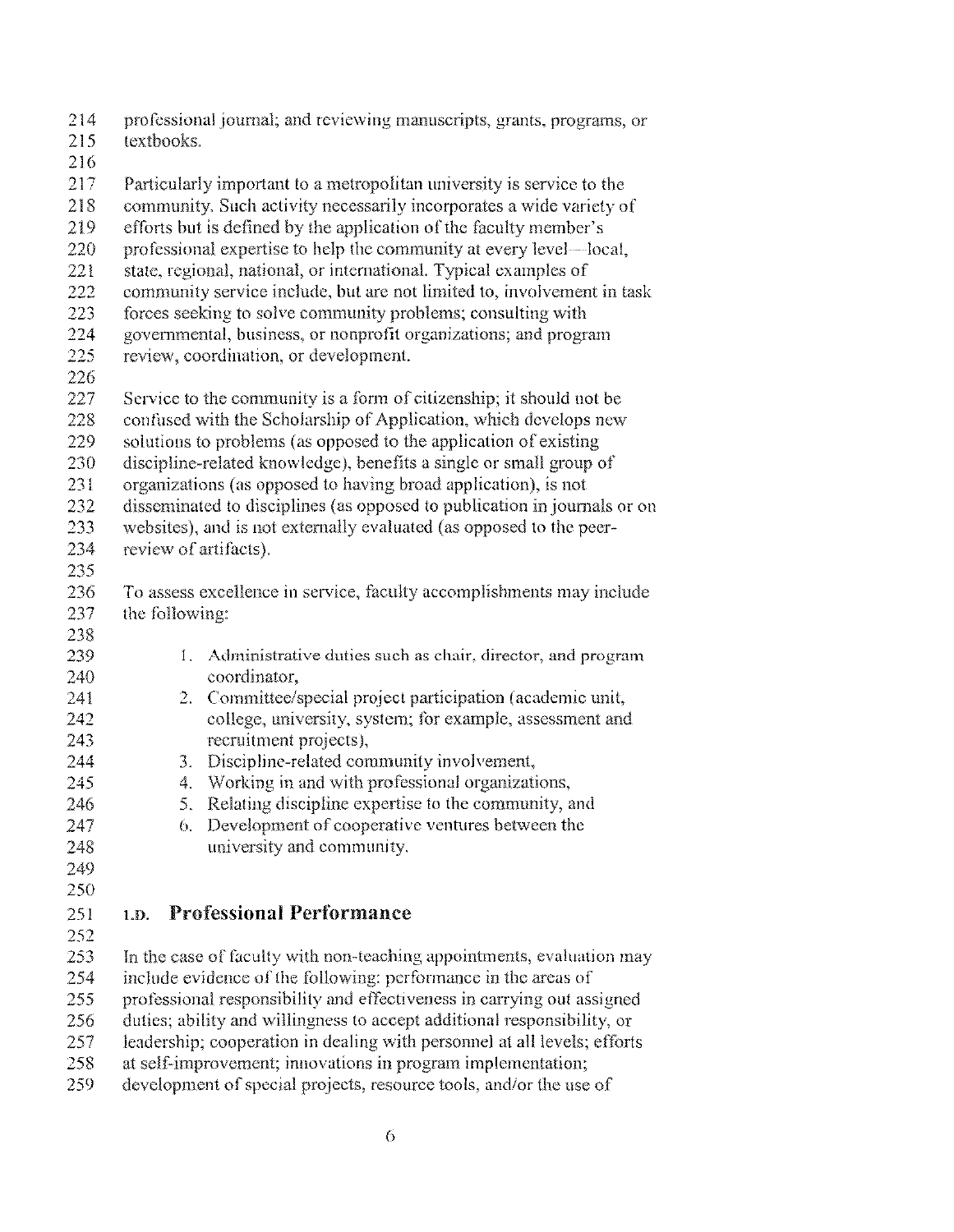- 260 creative techniques in the performance of duties; initiative and
- 261 resourcefulness in solving unit problems; ability to communicate
- 262 effectively orally and in writing. Evidence used to evaluate<br>263 orofessional performance generally includes supervisors' ev
- 263 professional performance generally includes supervisors' evaluations,
- 264 clientele evaluation, peer-evaluation, and self-evaluation.
- 265

### 266

## 267 2. Policies for Promotion and Tenure

268

269 The probationary period for tenure-track faculty may not extend 270 beyond seven years, unless the faeulty member receives approval for

- 271 suspending the probationary period. During the first six years of the
- 272 probationary period, a tenure-track faculty member may request his or
- 273 her probationary period be suspended for reasons required under the
- 274 Family and Medical Leave Act of 1993, as amended. An initial
- 
- 275 appointment of one-half year (academic or fiscal) or less will not be<br>276 included in the probationary period. If more than one-half of any year included in the probationary period. If more than one-half of any year
- 277 is spent in leave of absence without pay status, that year shalJ not
- 278 apply toward the probationary period (Board Policy 405.1, IV.A.4).
- 279 Typically, an early tenure review occurs wheu the faculty mcmber has
- 280 been in a tenure-track position before being hired by UALR; the terms
- 281 for an early tenure-review should be written into the faculty member's
- 282 letter of appointment.
- 283
- 284 The process of tenure review, as delineated in departmental promotion
- 285 and tenure documents, must be completed before the end of the sixth
- $286$  vear. If tenure is denied in the sixth year, the seventh year will be the
- 287 final year of appointment (Board Policy 405.1, IV.A.11).
- 288<br>289
- Promotion to a higher rank requires qualifications or performance of
- $290$  the activities and accomplishments identified by the department
- 291 significantly above those required at the applicant's current rank as
- 292 well as evidence of potential for continued achievement.
- 293<br>294
- The applicant shall be informed of the outcome at each level of 295 administrative review.
- 296
- 297 The rules and standards regarding promotion and tenure review shall
- 298 not discourage faculty members from developing and expressing
- 299 divergent views. Mere expressions of opinions, however strongly
- 300 expressed, however controversial such opinions may be, shall not
- 301 constitute cause for denial of promotion and tenure. Disagreement is
- 302 essential for intellectual, academic, and social growth; however, the
- 303 fair exchange of ideas must involve respectful expression of views and
- 304 the consideration of multiple points of view.
- 305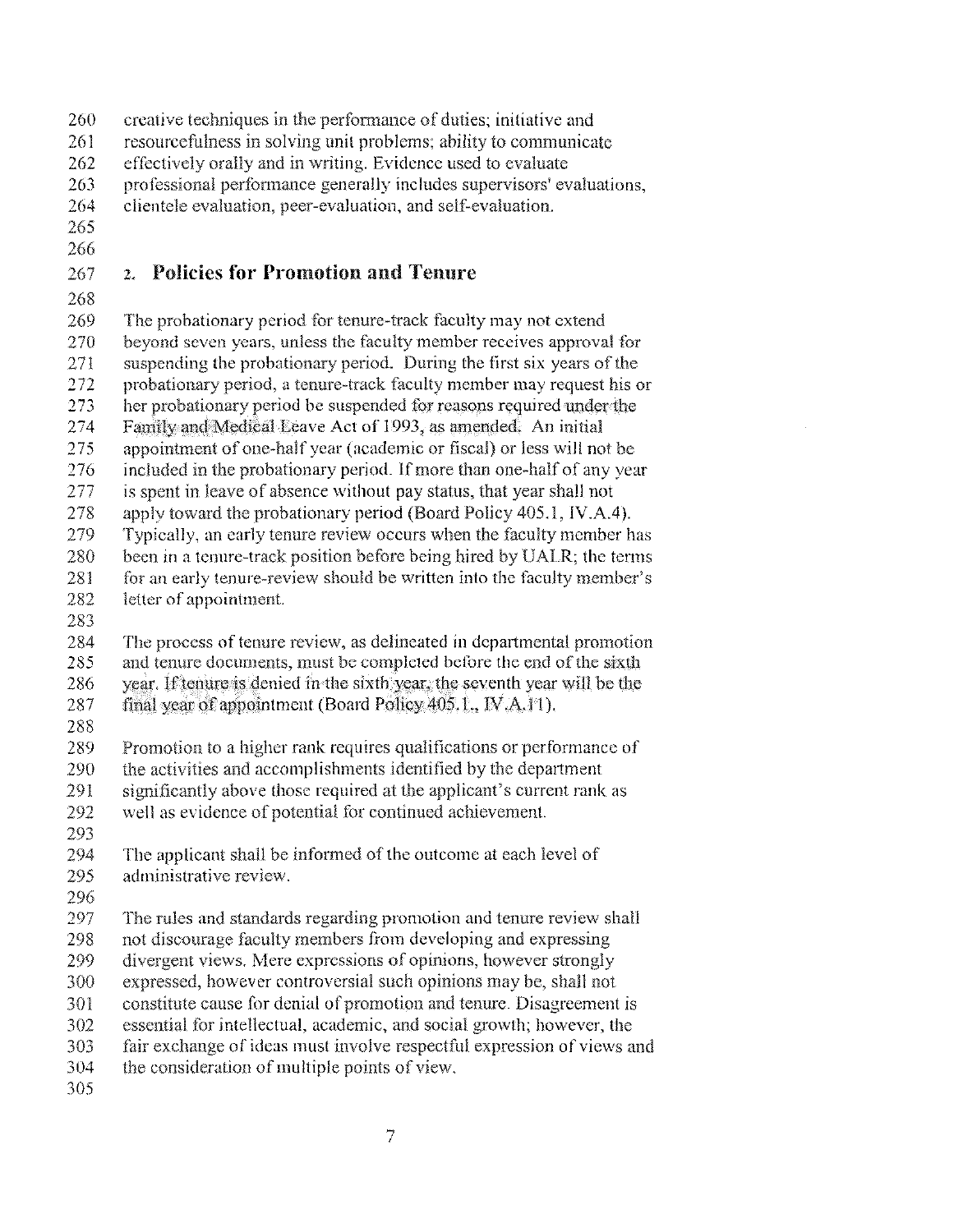- 306 Decisions on promotion and tenure shall not be based on life-style,
- 307 political affiliations, or religious convictions,
- 308
- 309 At any point, the candidate may withdraw from the review process by
- 310 sending a letter to the person responsible for the next level of review.
- 311 For example, if the candidate wishes to withdraw after the chair's
- 312 recommendation, he or she sends a letter to the dean,
- 313
- 314 Throughout the entire process, confidentiality of information must be
- 315 maintained,
- 316 317

### 318 3. Procedm'es for Awarding Promotion and Tenure

- 319
- 320 The procedure for recommending promotion and tenure begins at the
- 321 department level (see Board Policy 405.1, III and IV, A).<sup>2</sup> This
- 322 evaluation of promotion and tenure applications is based on written
- 323 departmental guidelines established by the department and approved
- 324 through administrative channels. The departmental recommendation is
- 325 particularly important because it evaluates the candidate's dossier
- 326 against the standards of the discipline.
- 327
- 328 Departmental promotion and tenure documents must be consistent
- 329 with guidelines established in college, university, and the University of
- 330 Arkansas System, These documents must also be consistent with
- 331 applicable laws. When there is a conflict, the law or higher level policy
- 332 will be enforced.
- 333

334 The granting of tenure requires documented evidence of sustained

- 335 336 achievement, as well as evidence of potential tor sustained future accomplishment over an entire career.
- 337
- 333 3.1\. Process before Tenure
- 339

- 340 Departmental, college, university, and system-wide written criteria for
- 341 promotion and tenure review shall be presented to the faculty member
- 342 at the beginning of employment (see Board Policy 405.1).
- 343
- 344 In preparation for promotion and tenure, the chair may assign the
- 345 tenure-track faculty member with a mentor. The mentor will provide
- 346 guidance on developing a research agenda and building a dossier.
- 347 Applicants are encouraged to seek advice from tenured faculty and ask
- 348 to review recent successful tenure applications.

 $2$  If the college or school does not have departments, the promotion and tenure document for the college and school will typically establish a committee that serves the function of the department in the review process.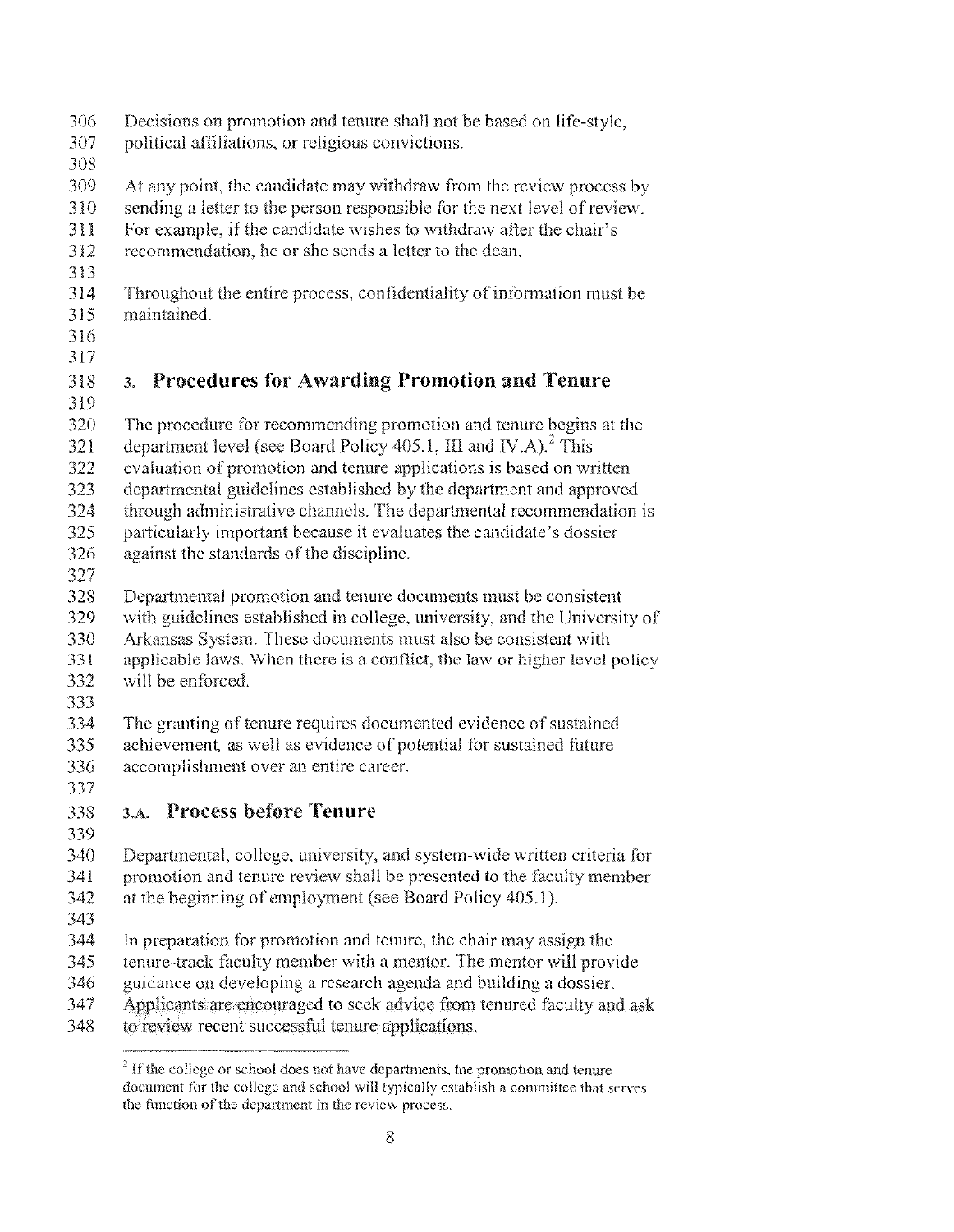- 
- A mid-tenure review by the departmental Promotion and Tenure
- Committee (PTC), the department chair, and the dean is mandatory.
- 352 The review, typically completed by May 15 at the end of the third year
- 353 in rank, will follow procedures delineated in the departmental and
- college polieies. After the review has been completed, the PTC will
- send a report to the chair. The chair will meet with the faeulty member
- to answer questions about the review and then forward the report with
- a eover letter to the dean.
- 

## 3.n. Recommendation of the Departmental Promotion and **Tenure** Review Committee (PTC)

All departments shall have a Promotion and Tenure Committee (PTC).

- Only tenured faculty members and administrators who hold tenure
- shall serve on the PTC. Only faculty who hold a rank equal to or above
- the rank sought by the applicant shall participate in the promotion
- review process. No administrator, sueh as the department chair,
- eollege dean, associate dean, or assistant dean, may serve on the PTC
- 369 to review any case for which he or she has participated as a reviewer
- 370 within that academic year.
- 

Thc department's promotion and tenure document should define a

- mechanism for supplementing the PTC when it has less than three
- 374 members at the appropriate rank. (For example, if the PTC must vote
- on a candidate's promotion to professor, the PTC would need at least
- 376 three members on the committee at the rank of professor.) If there is
- 377 no mechanism for adding members, the faculty of the department, in 378 consultation with the chair, will provide the dean with a list of at least
- 379 four names, from which the dean will select the remaining members.
- 380 Typically, the chair of the PTC should be a member of the academic
- 38t unit
- 

 The PTC shall present its recommendation in a letter to the chair. All 384 members of the PTC shall sign the letter. Significant minority opinions

- may be identified but need not be attributed to individual members of
- the committee. Separate minority reports may be written and submitted
- 387 as attachments to the PTC's letter; a minority report must be signed by
- 388 the members of the PTC who endorse it.
- 

# 3.e. Recommendation of the Chair

- 
- After reviewing the candidate's dossier and the PTC's
- recommendation, the department chair will make an independent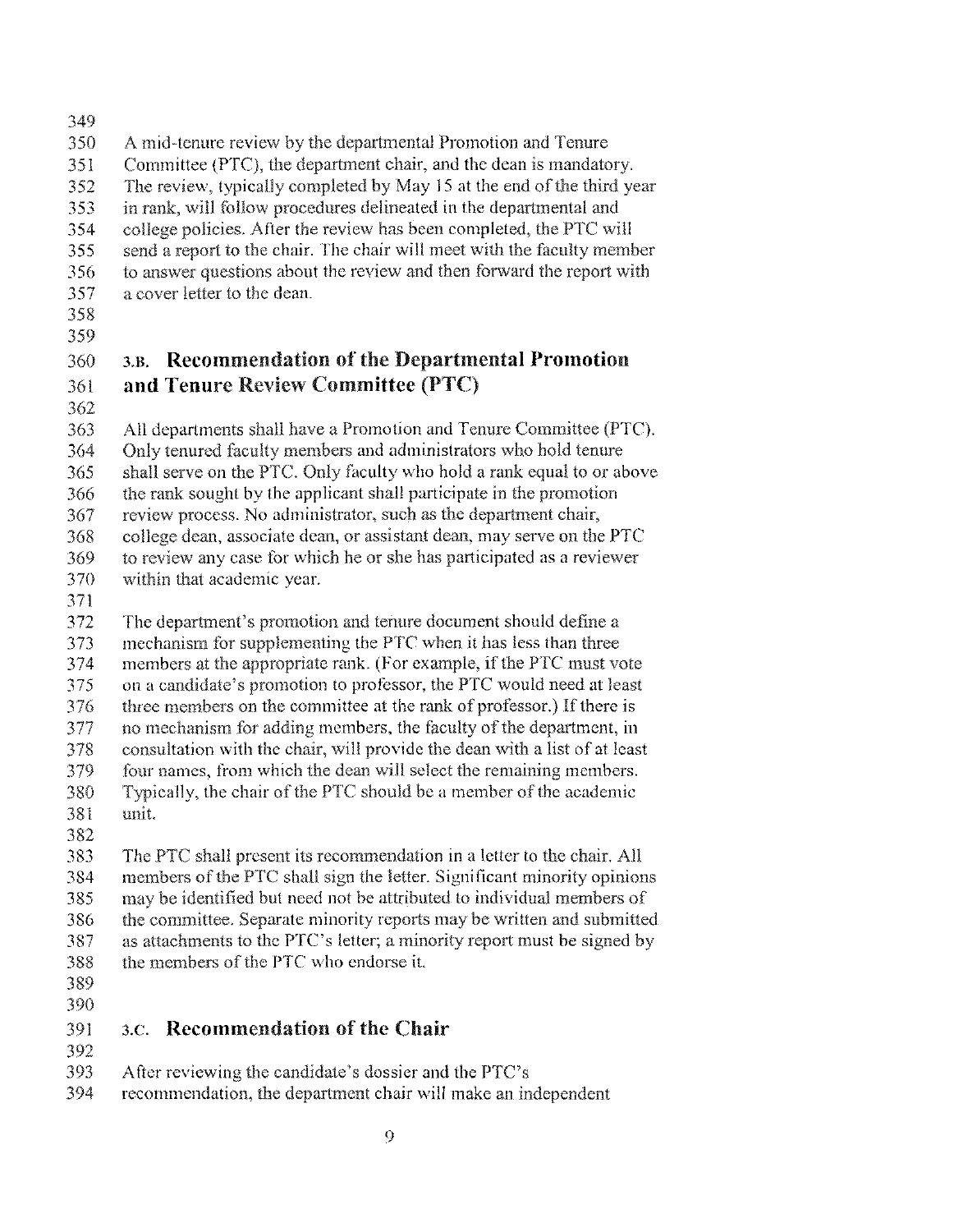- recommendation. The chair will meet with the candidate to review the
- 396 recommendation of the PTC and the recommendation of the chair. At
- this time, the chair provides a copy of each recommendation to the
- candidate. Afler the meeting, the chair will forward the PTC's
- recommendation, the chair's rccommendation, and the candidate's
- dossier to the dean.
- 
- 402 After receiving the chair's recommendation, the candidate has five
- business days to initiate a rebuttal (see 3.H.).
- 

## 3.D. Recommendation of the College Review Committee 407 (CRC)

- A college may develop written criteria, policies, and procedures for
- 410 promotion and tenure through its governance structure. Such criteria
- may include a college promotion and tenure review committee (CRC),
- which will advise the dean on recommendations about reappointment.
- tenure, and promotion. Colleges shall have procedures ensuring that a
- 414 faculty member abstain from vote on a CRC if a candidate from his or
- her department is undergoing review and the faculty member on the
- CRC has served on the PTC. No faculty member may vote in the same
- 417 case as a member of both the PTC and the CRC.
- 
- When a CRC exists, it reviews the candidate's dossier, the PTC's
- recommendation, the chair's recommendation and the eandidate's
- rebuttal (if any); it then makes an independent recommendation to the
- dean (who will not serve on this committee) and provides a copy to the
- 423 applicant. All members of the CRC shall sign the recommendation,
- Significant minority opinions may be identified hut need not be
- 425 attributed to individual members of the committee. Separate minority
- 426 reports may be written and submitted as an attachment to the report of
- 427 the committee; a minority report must be signed by the members of the
- CRC that endorse it.
- 

## 431 3.E. Recommendation of the Dean

- 
- 433 If the candidate initiates a rebuttal after the chair's recommendation,
- 434 the dean will forward the rebuttal to the CRC before it begins
- deliberations.
- 
- After reviewing the candidate's dossier, all recommendations (those of
- 438 the PTC, department chair, and CRC), and the candidate's rebuttal (if
- any), the dean will make an independcnt recommendation to the
- provost.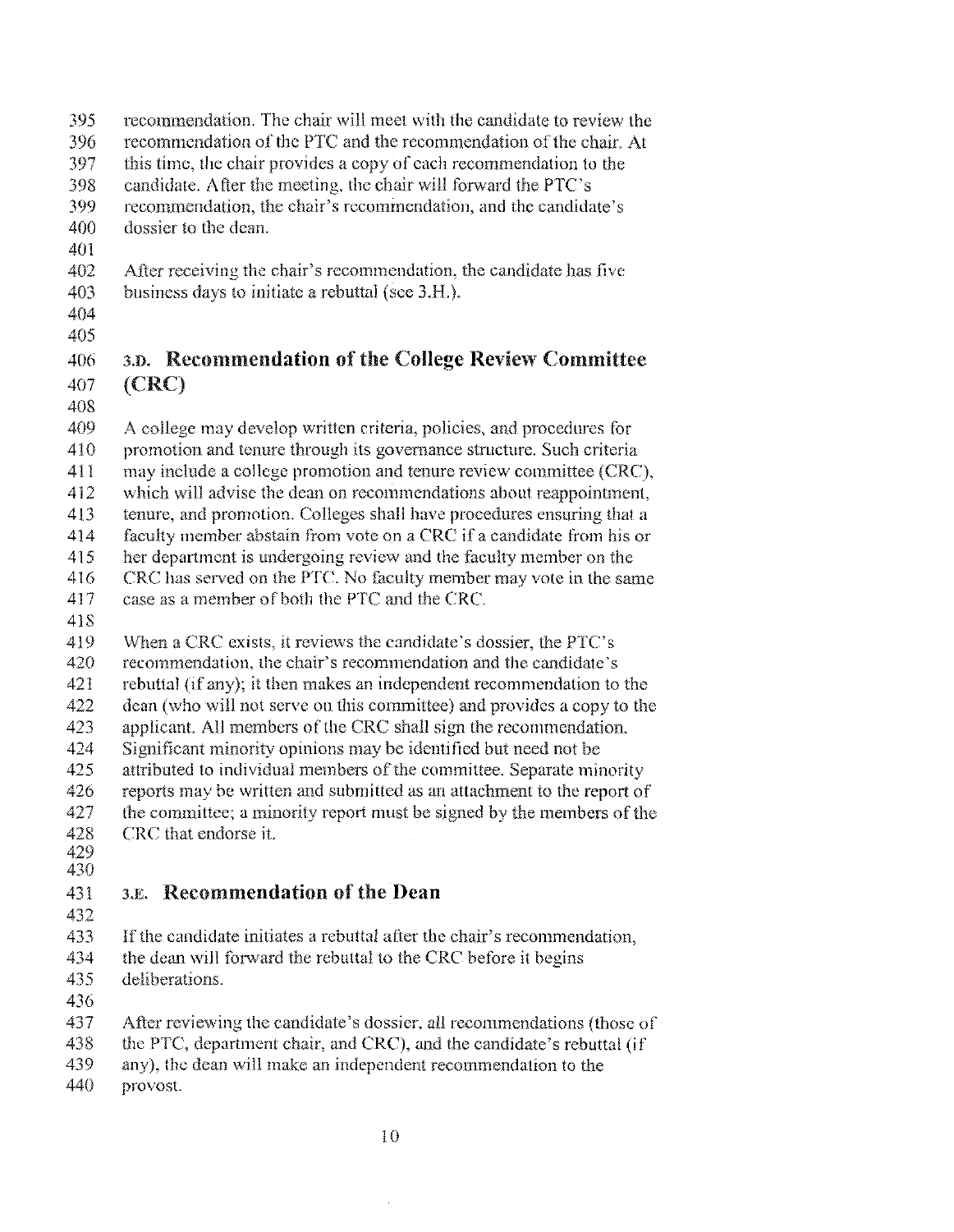- 
- After receiving the dean's recommendation, the candidate has five
- business days to initiate either a rebuttal, ifhe or she did not do so
- after the chair's recommendation (see 3.H.), *or* an appeal (see 3.G),
- but not both.
- 
- 447 If the recommendation is positive, the dean informs the candidate. If
- 448 the candidate does not initiate a rebuttal, the dean forwards his or her
- 449 recommendation and the following *summary materials* to the provost:
- the candidate's completed application forms, statement, curriculum
- 451 vita, letters of evaluation (annual reviews, peer reviews, and letters
- from external evaluators, when appropriate), and the recommendations
- of all prior review levels. The remainder of the applicant's dossier
- 454 shall be retained in the dean's office until the review process is
- complete. If needed for their recommendations, the provost and
- 456 chancellor may request the complete dossier be forwarded.
- 
- If the recommendation is negative, the dean shall meet with the faculty 459 member to review the recommendation.
- 
- Ifthe candidate initiates a rebuttal after the dean's recommendation,
- 462 the dean forwards the summary materials and the rebuttal to the
- provost.
- 
- Ifthe candidate initiates an appeal at this point, the dean forwards the
- 466 appeal to the Chair of the Faculty Appeals Council (FAC). The dean
- will providc FAC with access to the candidate's dossicr, including
- 468 the summary materials. When the FAC has completed its
- 469 deliberations, the Chair of the FAC forwards the council's findings to
- the provost with a copy to the dean. At this time, the dean forwards the
- 471 summary materials to the provost.
- 

## 3.1'. Recommendation of **the Provost**

476 After reviewing the candidate's summary materials, the rebuttal (if

- any), and the appeal (if any), the provost will make an independent
- 478 recommendation to the chancellor and inform the candidate of the
- recommendation.
- 
- 481 After receiving the provost's recommendation, the candidate has five
- 482 business days to initiate an appeal (seven business days from the
- 483 postmark if mailed), if he or she did not do so after the dean's
- recommendation (see 3.G.).
-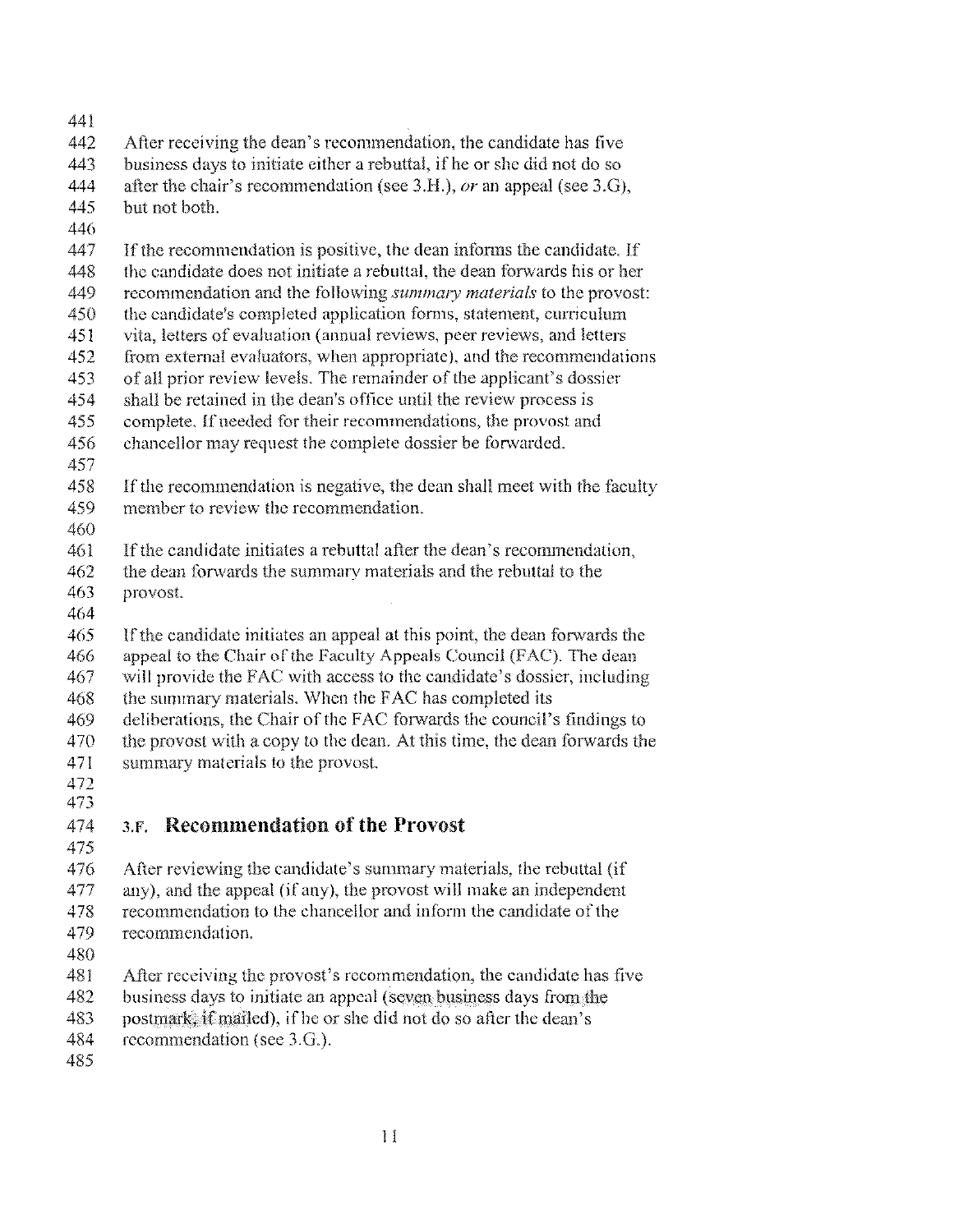- 486 If the candidate initiates a rebuttal or appeal after the dean's
- reeommendation, the provost considers it in arriving at his or her
- recommendation.
- 
- 490 If the candidate initiates an appeal at this point, the provost forwards
- 491 the appeal, the summary materials, and the rebuttal (if any) to the
- 492 Chair of the FAC. The dean will provide the FAC with access to the
- candidate's dossier. When the FAC has eompleted its deliberations,
- 494 the Chair of the FAC forwards the committee's findings and summary
- 495 materials to the chancellor. The Chair of the FAC also provides a copy 496 the committee's findings to the provost.
- 
- At this time, the provost forwards the summary materials, the rebuttal (if any), and the findings of the FAC (if any) to the chancellor.
- 
- SOl

## 3.G. Recommendation **ofthe Chancellor**

- After reviewing the summary materials, the rebuttal (ir any), and the
- appeal (if any), the chancellor will make an independent
- 506 recommendation to the president and inform the candidate of the recommendation.
- 
- 

### 3.H. **Rebuttal**

- 
- 512 The candidate may submit one—and only one—rebuttal after
- receiving a recommendation from the chair *or* the dean. The rebuttal is
- directed to the next administrator in the review process.
- 
- 516 The candidate may submit a rebuttal even if the recommendation of
- the chair or dean is positive. The purpose of a rebuttal is to provide the
- candidate with an opportunity to correct errors made in the preparation
- 519 of his or her dossier, critique perceived misinterpretations of the
- dossier, or provide context that might alter the recommendation at
- 521 subsequent levels of review. The rebuttal is in letter form. However,
- the candidate may include limited supporting materials that bear direct
- relevance to earlier recommendations. The supporting materials are
- considered part of the rebuttal and are forwarded with the letter.
- 
- 526 The rebuttal is not an appeal; it does not prompt a reconsideration of
- recommendations by previous reviewers. It is, rather, an opportunity to
- provide a supplement to the record that is eonsidered at subsequent
- levels ofreview.
-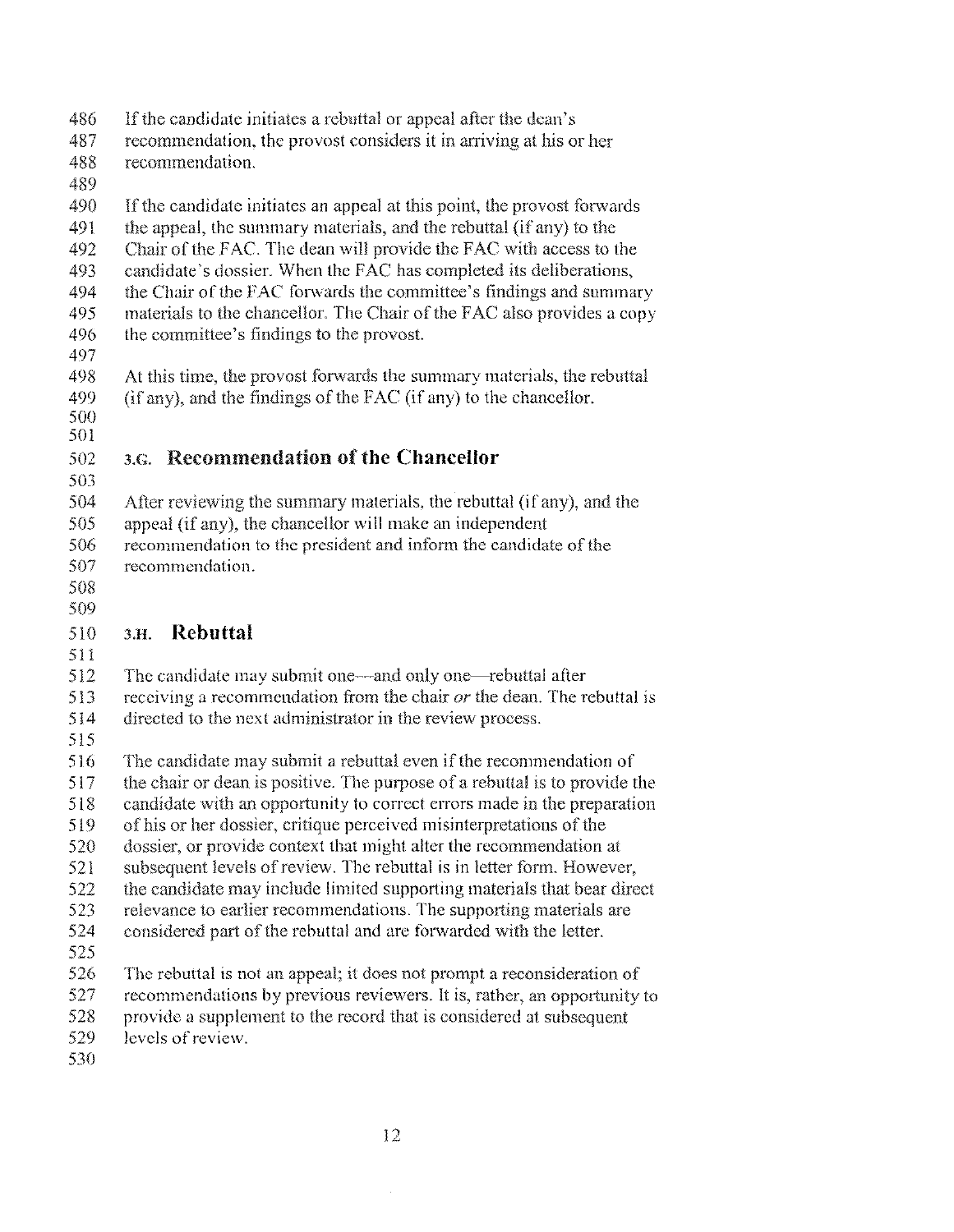- *Rebuttal alier Chair:5 Recommendation.* To initiate the option of
- rebuttal at this point, the candidate must notify the dean within five
- 533 business days of receiving the chair's recommendation and provide a<br>534 copy of the notification to the chair. Within ten business days of
- copy ofthe notification to the chair. Within ten business days of
- 535 receiving the chair's recommendation, the candidate must submit the<br>536 rebuttal to the dean. The dean forwards the rebuttal to the CRC before
- rebuttal to the dean. The dean forwards the rebuttal to the CRC before
- 537 that committee begins deliberations. The rebuttal is also forwarded<br>538 with the summary materials to each subsequent level of campus
- 538 with the summary materials to each subsequent level of campus<br>539 review. review.
- 
- *Rebuttal after the Dean's Recommendation*. To initiate the option of
- rebuttal at this point, the candidate must notify the provost within five
- business days ofreceiving thc dean's recommendation. The candidate
- 544 also provides a copy of the notification to the dean. Within ten business days ofreceiving the dean's recommendation, the candidate
- 
- must submit the rebuttal to the provost. The rebuttal will be forwarded
- to the chancellor with the provost's recommendation.
- 

### 3.1. Appeal **to Faculty** Appeals Council (FAC)

- The candidate has the option of submitting one—and only one—
- appeal to the Faculty Appeals Council. The appeal may be initiated
- 554 after a negative recommendation by either the dean *or* provost. If the
- 555 dean's recommendation is negative and the candidate does not initiate<br>556 an appeal, he or she reserves the right to appeal after the provost's
- an appeal, he or she reserves the right to appeal after the provost's
- recommendation, providing that recommendation is also negative.
- 
- The appeal is in letter form. However, the candidate may include
- limited supporting materials that bear direct relevance to earlier
- recommendations. The supporting materials are considered part of the 562 appeal and are forwarded with the letter.
- 
- *Appeal the Deall 's Reeommendation.* To initiate the option of
- appeal at this point, the candidate must notify the provost within five
- business days after receiving the dean's negative recommendation.
- 567 The candidate also provides a copy of the notification to the dean.
- Within ten business days ofrccciving the dean's recommendation, the
- candidate must submit the appeal to the provost. The provost forwards
- 570 the appeal to the Chair of the Faculty Appeals Council. Upon
- completion of the FAC's deliberations, the Chair of the FAC forwards
- committee's findings to the provost.
- 573<br>574
- *alier the Provost's Recommendation.* To initiate the option of
- appeal at this point, the candidate must notify the chancellor within
- 576 five business days after receiving the provost's negative